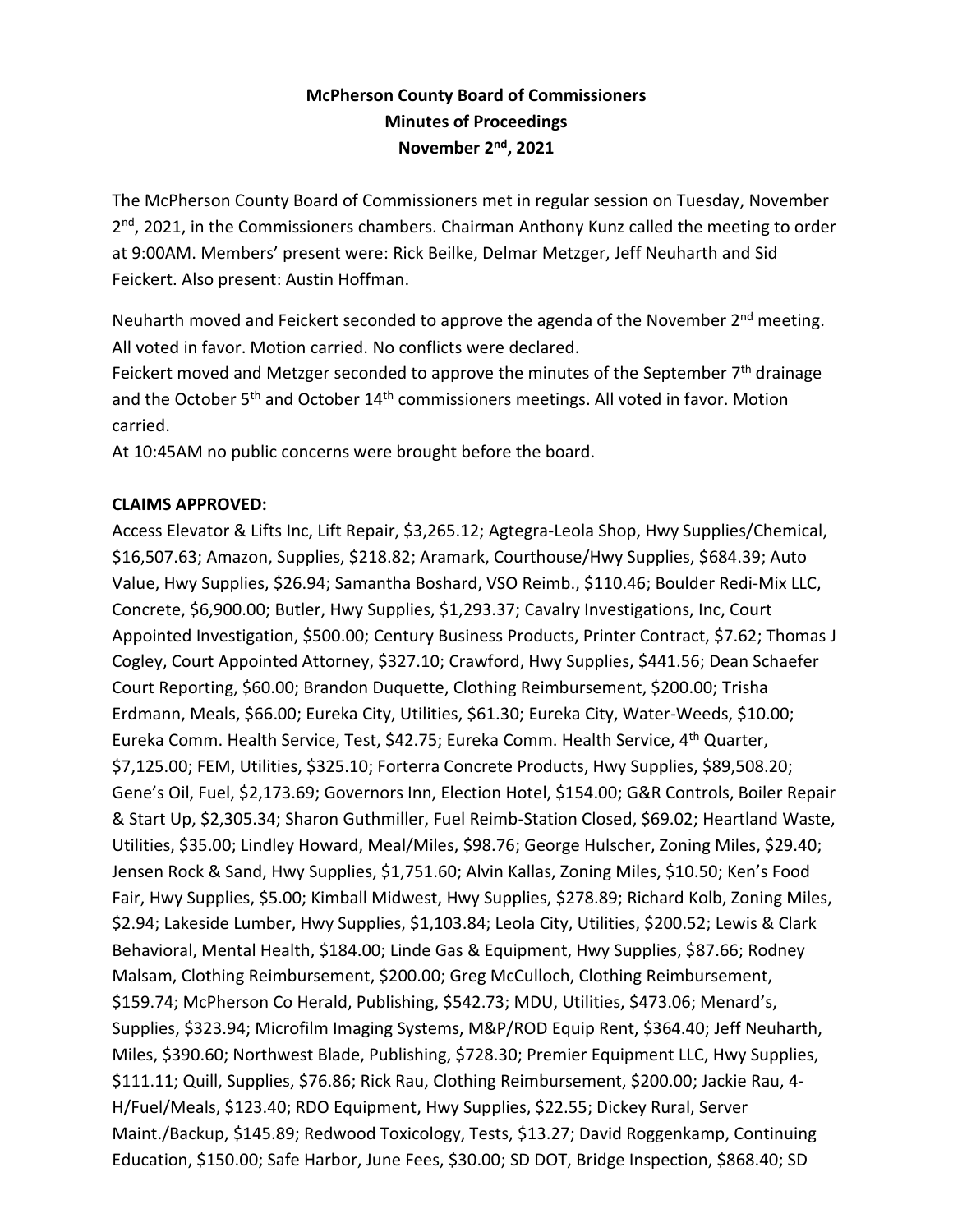Public Health Lab, Test, \$40.00; SDACC, ARPA Consulting, \$2,000.00; SDML Workers Comp, Workers Comp Ins, \$37,652.00; SD Public Assurance Alliance, Insurance, \$62,991.01; Share, Hwy Supplies, \$290.32; Taliaferro Law Firm, Court Appointed Attorney, \$1,693.45; Kalen Thomas, Mowing, \$150.00; USPS, Juror Postage, \$203.00; Vanguard Appraisals, 3rd Year, \$7,360.00; Visa, Supplies, \$554.44; Web Water, Courthouse Water, \$112.50. Avera Health, Dependent Insurance, \$866.42; Guardian, COBRA Vision, \$32.11; State Treasurer, Sales Tax, \$11.26; SDACC M&P, September Fees, \$90.00; State Treasurer, Money Due to State, \$53,445.71; September Amount Remitted to Cities/Schools/Townships/Fire Districts, \$164,117.48; Cortrust Bank, Deliq Taxes, \$2,138.92; Cortrust, Check Blanks, \$29.25. Austin Hoffman, Reissue #49169, \$965.16; Karl Moser, Reissue #45162, \$27.70; Michael Kilmer, Reissue #48154, \$39.40; Sherry Perrion, Reissue #35565, \$44.98; Perry Thompson, Reissue #31412, \$35.00; Katie Kehrwald, Reissue #47943, \$117.20; Miranda Kallenberger, Reissue #36129, \$10.74, 16 Jurors, Juror Fees, \$803.60.

Metzger moved and Neuharth seconded to approve the forgoing claims. All voted in favor. Motion carried.

## **SALARIES OF OFFICERS AND EMPLOYEES:**

Commissioners, \$3,296.75; Auditor, \$6,815.02; Treasurer, \$6,815.02; State's Attorney, \$5,390.44; Government Building, \$3,224.00; Director of Equalization, \$10,029.02; Register of Deeds, \$6,665.02; Veteran Service Officer, \$1,669.06; Sheriff, \$8,068.30; Coroner, \$150.00; Extension, \$3,113.20; Planning & Zoning, \$180.00; Road & Bridge/Secondary Roads, \$40,874.87; Snow Removal, \$1,791.96; Emergency Management, \$833.35; Eureka Joint Law, \$3166.67; Leola Joint Law, \$3,598.02, Rural Access Infrastructure, \$667.00.

McPherson County's Share of the following:

Social Security and Medicare: CorTrust Bank: \$7,491.72

Insurance: American Family, \$548.71, Avera Health, \$13,197.14; Guardian Vision, \$190.60; MetLife, \$183.89; South Dakota Retirement System, \$6,366.26; Colonial Life Vision, \$66.71.

## **OTHER MATTERS DISCUSSED AND ACTION TAKEN:**

#### Redistricting

The redistricted commissioner districts were given a final review, the maps are available for review online at [https://mcpherson.sdcounties.org/?page\\_id=2523](https://mcpherson.sdcounties.org/?page_id=2523) or in the Auditor's Office. New precinct boundaries were discussed.

## Mark Mehlhoff Insurance/Employee Benefits

Lorne Serr and Mark Mehlhoff met with the board to discuss the county employee health insurance renewal. Rates increased about 9.5%. Discussion was held with the pros and cons of Avera verses Wellmark.

Neuharth moved and Beilke seconded to have the Auditor take a vote on if the employees want to remain with Avera with 100% of the employee's premium covered or switch to Wellmark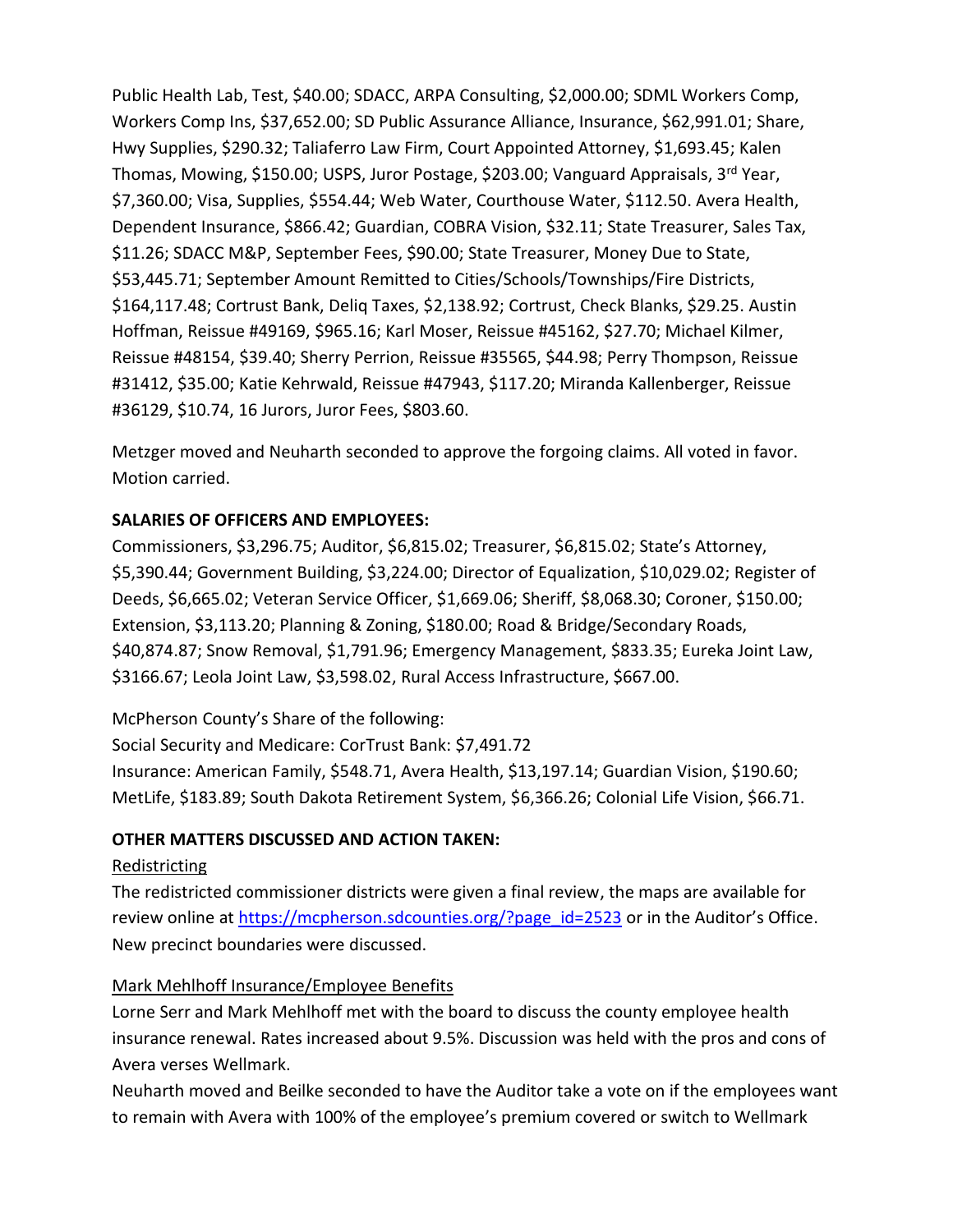with the employee splitting the employee premium difference between the carriers 50/50. All voted in favor. Motion carried.

Discussion was held on the current employee vacation policy. Vacation and Sick leave hours should be based on the number of hours the employee works per week divided by the days the employee works per week.

Beilke moved and Metzger seconded to continue paying 50% of the AFLAC intensive care premium for the 9 employees currently electing the benefit, and to not pay any portion of the AFLAC special event premium. All voted in favor. Motion carried.

#### Executive Session

Neuharth moved and Beilke seconded to enter executive session at 9:20AM to discuss personnel matters. All voted in favor. Motion carried. Metzger moved and Feickert seconded to exit executive session at 9:25AM. All voted in favor. Motion carried. Neuharth moved and Beilke seconded to accept Cole Tanner's resignation as of November 4<sup>th</sup>, 2021. All voted in favor. Motion carried.

#### Highway Department

The Leola Dam project is mostly complete with finish work to be done next spring. Updates on mowing ditches, section line work, and grading was given.

## Right of Way Permit

Metzger moved and Beilke seconded to approve the following right of way permit: Mark Gruebele to plow in a livestock water line between Section 32 of T128N-R73W and Section 5 of T127N-R73W. All voted in favor. Motion carried.

## Drainage Board

At 10:30AM Neuharth moved and Feickert seconded to forgo a drainage meeting for the month of November due to no new permits. All voted in favor. Motion carried.

## Tax Deed/Surplus Property

Pictures of the structures (record #6914, #7355, #6978, #7932) are available online or in the Auditor's Office. All tax deed properties will be sold by auction on December  $7<sup>th</sup>$  at 1pm in the first-floor rotunda of the McPherson County Courthouse.

Metzger moved and Neuharth seconded to surplus and sell at the tax deed auction on December  $7<sup>th</sup>$  at 1pm the following two parcels; #7984 Lots 11, 12 and 13 in Block Three, Homeyer's Addition to the City of Eureka; #6605 W1/2 of Lot 2 and Lot 3 in Block 1 Greenway Village. All voted in favor. Motion carried.

## IMEG Bridge Inspection

Chelsey Sheridan and Michael Gutenkauf from IMEG presented the Bridge Inspection report of McPherson County's 5 structures.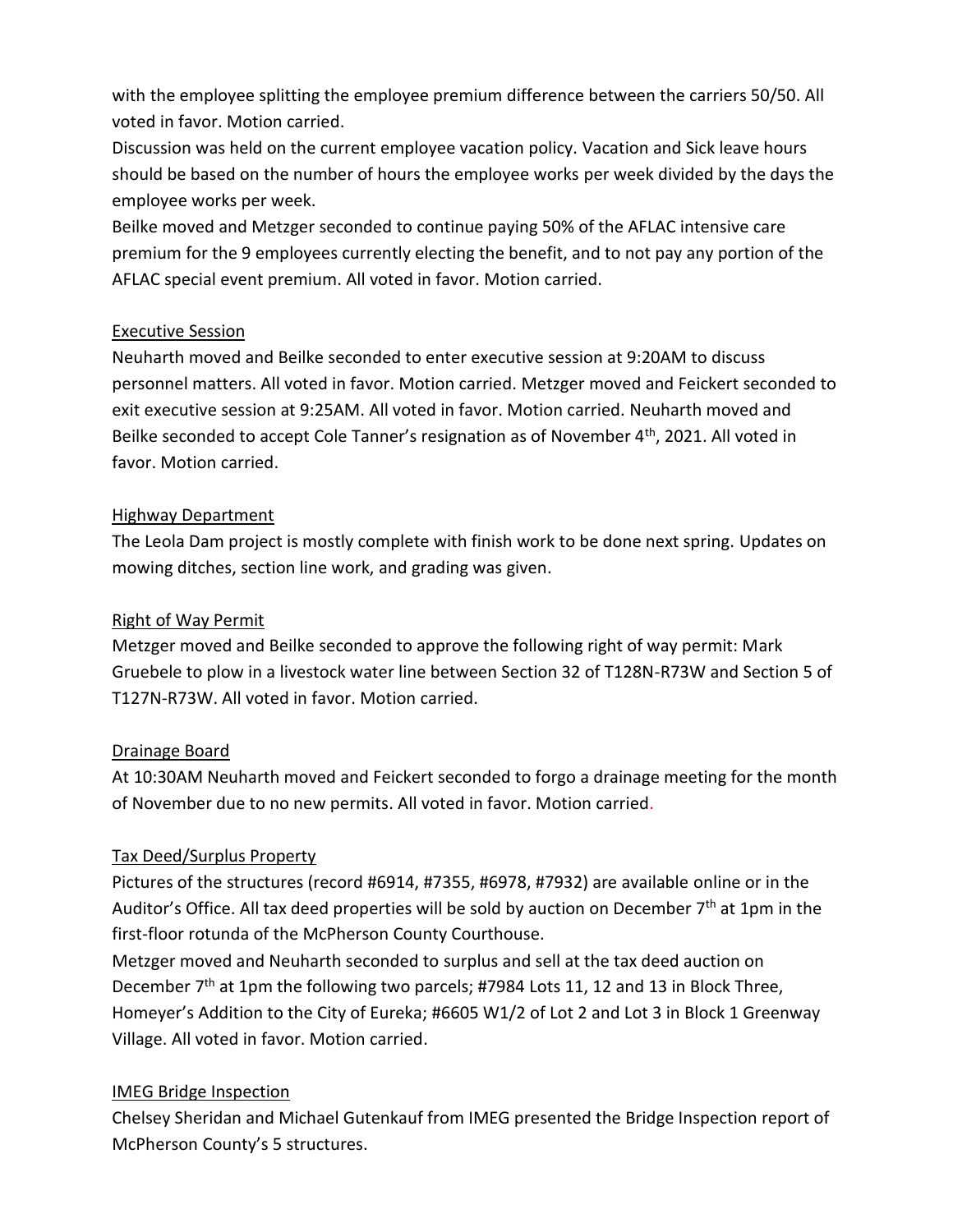#### Executive Session

Neuharth moved and Metzger seconded to enter executive session at 12:55PM to discuss personnel matters. All voted in favor. Motion carried. Neuharth moved and Beilke seconded to exit executive session at 1:15PM. All voted in favor. Motion carried. No action taken.

#### Director of Equalization

Neuharth moved and Beilke seconded to have the assessors value properties that the owners refused to allow re-assessment at the highest value per square foot of similar properties. All voted in favor. Motion carried.

#### Sheriff Department

Brief discussion was held on a regional jail concept being considered by Brown County.

## Summit Carbon Solutions: Midwest Carbon Express Pipeline

Dan Lederman presented, via conference call, information on a potential carbon pipeline. The project, Midwest Carbon Express, will capture carbon dioxide emissions from biorefineries such as ethanol plants, compress and transport the carbon to North Dakota for underground storage. The preliminary map, on file in the Auditor's Office, shows 56.76 miles of pipeline through McPherson County.

## Miscellaneous Items and Reports

Metzger moved, and Beilke seconded to pay the \$2,000 assessment to SDACC for ARPA guidance from Eide Bailey. All voted in favor. Motion carried.

Beilke moved and Neuharth seconded to have Lindley Howard sign-on McPherson County to the National Opioid Settlement. All voted in favor. Motion carried.

Neuharth moved and Beilke seconded to grant Friday, November 26<sup>th</sup> as a holiday. All voted in favor. Motion carried.

The following miscellaneous items and reports were reviewed and approved: Veteran's Service Officer October 2021 hours, Register of Deeds statement of fees collected during the month of October 2021 for the amount of \$2,035.00, Register of Deed's Modernization and Preservation fees collected during month of October 2021 for the amount of \$305.00, Auditor's Account with the County Treasurer as of October 31<sup>st</sup>, 2021 as follows: total amount of deposits in Leola Bank, \$277,510.05; total amount of actual cash, \$2,818.87; total amount of checks and drafts in treasurer's possession not exceeding three days, \$287,872.61; Itemized list of all items, checks and drafts in the Treasurer's possession over three days, \$0.00; CD's, \$1,163,847.63; Super savings, \$3,039,660.85; total, \$4,771,710.01.

At 2:10PM Neuharth moved and Beilke seconded to adjourn the meeting. All voted in favor. Motion carried. The next commission meetings are scheduled for Thursday, December 2<sup>nd</sup>,